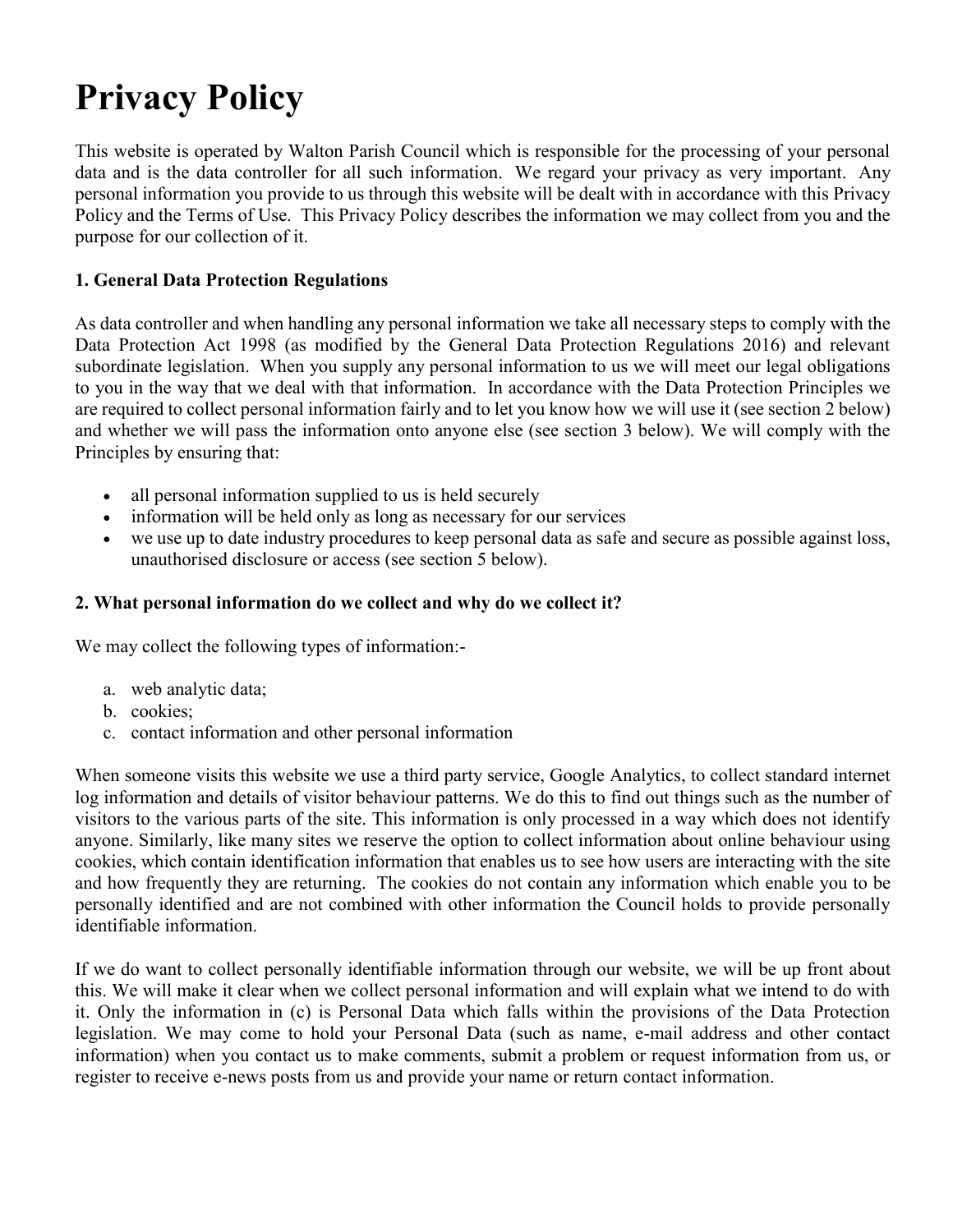# **3. To whom will we supply your personal data?**

Data about traffic and usage of the site together with information collected about online behaviour using cookies may be shared with third parties but only in aggregated anonymous form.

We do not disclose personally identifying information except in very specific instances.

It is not our normal policy to release (sell, trade, provide or rent) your information to other parties. If a good reason for changing that policy were to arise it would remain the case we would not release any of your personal data without having first obtained your consent at the point of collection of your personal data. If you do give us that permission we will only share information with organisations we have carefully selected and believe to be reputable. (see also paragraphs 3.1 and 3.2).

Where an individual provides personal information (such as name, e-mail, address and other contact information) to us via our website for whatever purpose (e.g. registration, survey, feedback etc.) that personal information will only be used for the purpose of communicating with you in relation to the matter raised or for any other purpose for which you have given your consent.

The Council will regard it as normal processing to share communications internally between staff and current Council members to ensure that any issue raised is properly dealt with.

Specific personal information may be released where we are required to do so e.g., court order or for any of the Council's statutory purposes.

# **3.1 Will you use my personal information for direct marketing? Can I prevent this?**

Personal data obtained from optional surveys or contests may be used by us for the purpose of making you aware of other services or promotions from the Council, which we think you may be interested in. It is not our normal policy to release such information to other parties for direct marketing. If a good reason for changing that policy were to arise it would only be in a case where the third party had been carefully selected/vetted, and we would not release any of your personal data without having first obtained your consent at the point of collection of your personal data. Such consent may also be withdrawn at any time by sending an e-mail to [clerk@waltonparish.co.uk](mailto:clerk@waltonparish.co.uk) and typing Remove in the subject line. In addition, if we send you a direct marketing communication it will include an option to remove yourself from the mailing list.

## **3.2 Is my personal information sent abroad?**

Countries in the European Economic Area (EEA, which includes the UK at time of writing) are required to have a similar standard of protection of personal data. Lower standards often apply outside that area. The Parish Council does not propose releasing such material outside the EEA. In addition, before releasing any data to a third party under the constraints above, guarantees will be elicited that processing of this personal information will continue to restricted to the EEA, and we will take all reasonable steps to ensure that data is held with adequate security.

## **4. Links to other websites**

This Privacy Policy only extends to the Walton Parish Council website and does not, therefore, extend to your use of, provision of data to and collection of data on any other website to which you may link by using the hypertext links within our website.